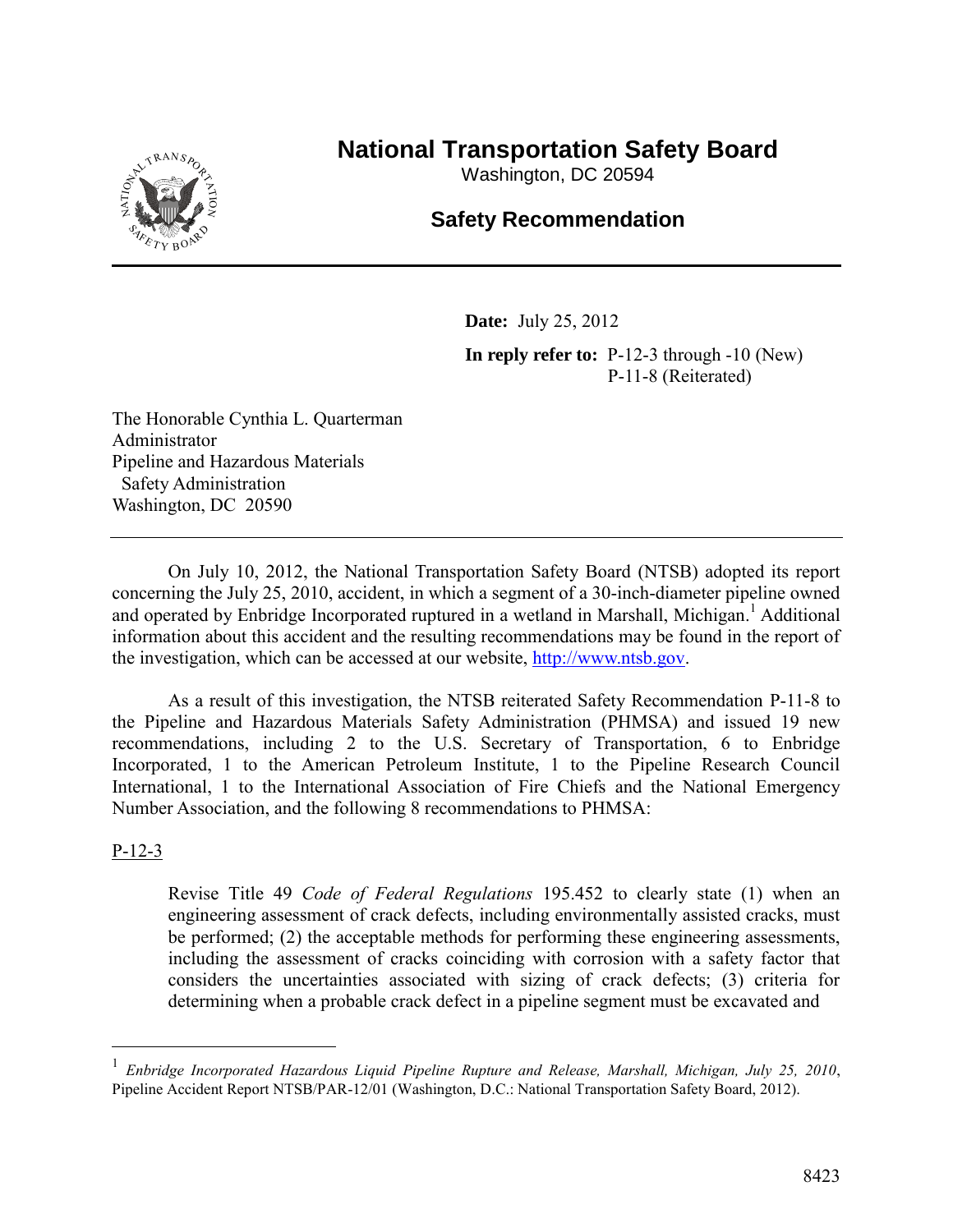time limits for completing those excavations; (4) pressure restriction limits for crack defects that are not excavated by the required date; and (5) acceptable methods for determining crack growth for any cracks allowed to remain in the pipe, including growth caused by fatigue, corrosion fatigue, or stress corrosion cracking as applicable.

### P-12-4

Revise Title 49 *Code of Federal Regulations* 195.452(h)(2), the "discovery of condition," to require, in cases where a determination about pipeline threats has not been obtained within 180 days following the date of inspection, that pipeline operators notify the Pipeline and Hazardous Materials Safety Administration and provide an expected date when adequate information will become available.

### P-12-5

Conduct a comprehensive inspection of Enbridge Incorporated's integrity management program after it is revised in accordance with Safety Recommendation P-12-11.

### P-12-6

Issue an advisory bulletin to all hazardous liquid and natural gas pipeline operators describing the circumstances of the accident in Marshall, Michigan—including the deficiencies observed in Enbridge Incorporated's integrity management program—and ask them to take appropriate action to eliminate similar deficiencies.

#### P-12-7

Develop requirements for team training of control center staff involved in pipeline operations similar to those used in other transportation modes.

#### P-12-8

Extend operator qualification requirements in Title 49 *Code of Federal Regulations*  Part 195 Subpart G to all hazardous liquid and gas transmission control center staff involved in pipeline operational decisions.

#### P-12-9

Amend Title 49 *Code of Federal Regulations* Part 194 to harmonize onshore oil pipeline response planning requirements with those of the U.S. Coast Guard and the U.S. Environmental Protection Agency for facilities that handle and transport oil and petroleum products to ensure that pipeline operators have adequate resources available to respond to worst-case discharges.

#### P-12-10

Issue an advisory bulletin to notify pipeline operators (1) of the circumstances of the Marshall, Michigan, pipeline accident, and (2) of the need to identify deficiencies in